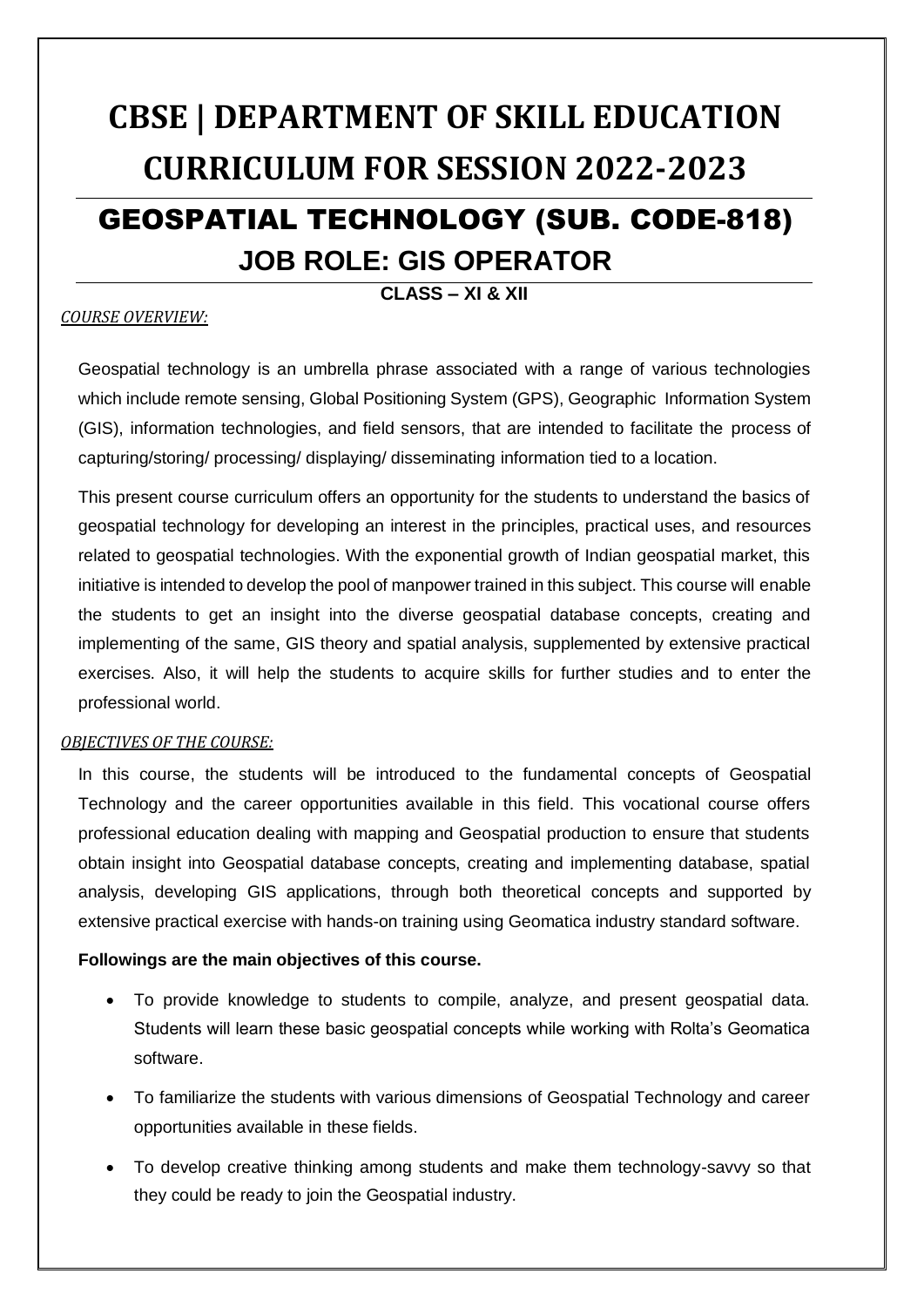#### *SALIENT FEATURES:*

- $\triangleright$  Geospatial technologies with proven capabilities for supporting decision making can effectively support governance, enable sustainable development, assist in better management of business process as well as bring location-based information closer to the people.
- $\triangleright$  Geographic information has application in practically all walks of human existence.
- $\triangleright$  In the present economic scenario, there is an increasing demand for cost effectivesolutions for decision making which is likely to propel the usage of this technology and professionals across sectors in the near future.
- $\triangleright$  Geospatial technology is perhaps the only technology that can provide a holistic approach to the understanding of the interactions and inter-linkages between the earth's biophysical and social elements to strike an optimal balance between developmental and environmental goals.

#### *LIST OF EQUIPMENT AND MATERIALS:*

- **≻** Computers
- ▶ Rolta Geomatica Software (Provided by CBSE)
- $\triangleright$  Internet connectivity
- > LCD Projector (optional)
- $\triangleright$  Projector Screen (optional)

#### *CAREER OPPORTUNITIES:*

Geospatial technology is ubiquitous and the expanse of its reach in multiple fields is growing rapidly. Most technologies require a spatial component and it is one of the pillars of emerging technologies. Be it our day-to-day activities or cutting-edge futuristic research, none can be visualized without geospatial information. A vast range of career opportunities are available in this field. Following are just few of them-

- ▶ Geospatial Data Technician
- **▶ Geospatial Scientist**
- Image Scientist/ Analyst
- **► Geospatial Developer**
- Geospatial Programmer
- Geospatial Database Engineer
- Forensic Analyst
- ▶ Criminal Intelligence Analyst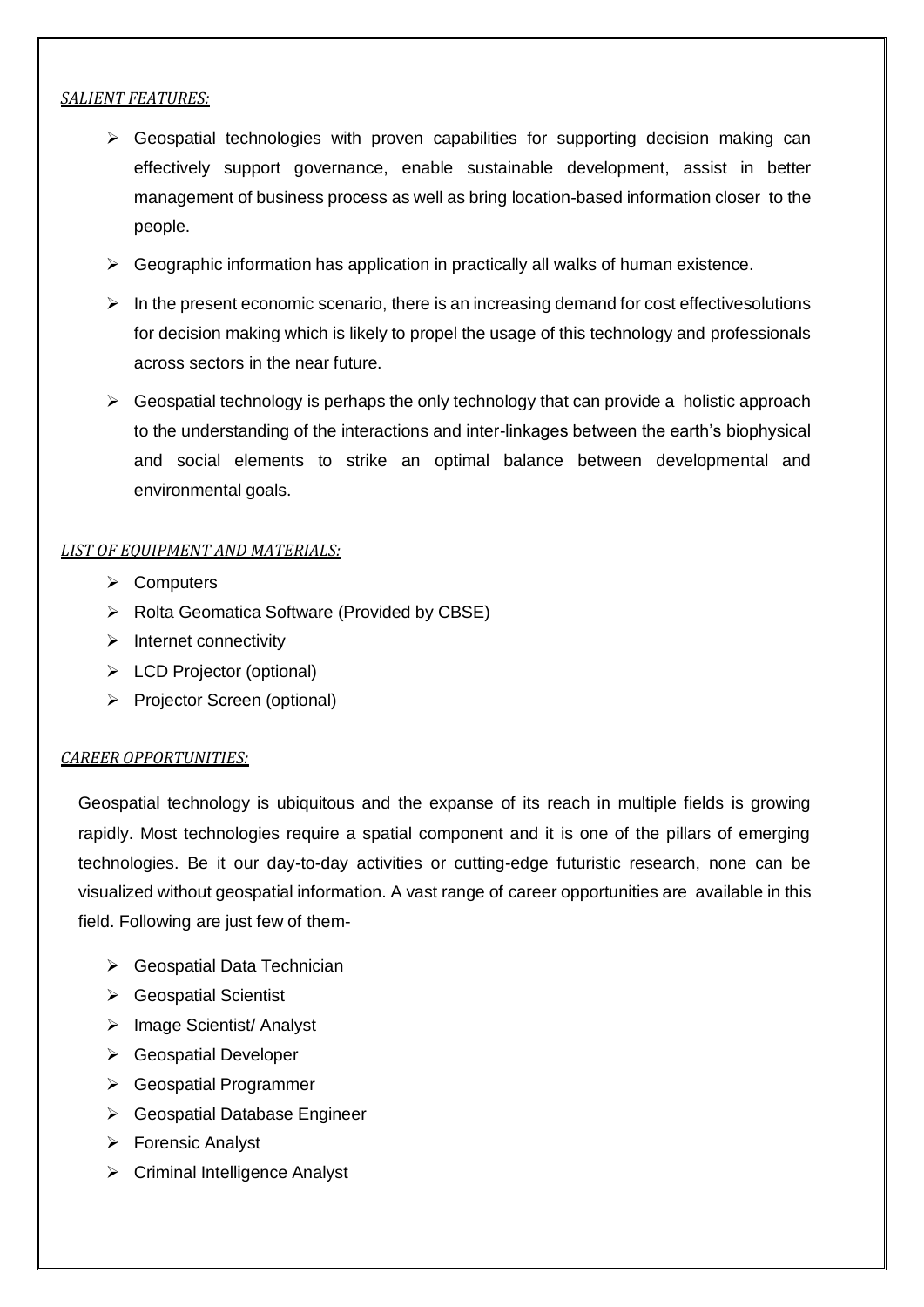#### *VERTICAL MOBILITY:*

- GIS Operator -------GIS Assistant or Technician -------GIS Specialist------------------------GIS
	- o Analyst -------- Senior GIS Analyst ---------- GIS Coordinator --------------GIS **Scientist/**
	- o Manager.

#### **OCCUPATIONS USING GEOSPATIAL TECHNOLOGY:**

- o Agriculture
- o Archeology
- o Banking and Financial Services
- o Business
- o Census
- o Conservation
- o Criminal Justice
- o Defense and Intelligence
- o Disaster Management
- o Education
- o Economic Development
- o Education Administration
- o Education and Research
- o Elections
- o Emergency Response
- o Energy
- o Engineering
- o Environmental Health
- o Environmental Law
- o Environmental Planning
- o Epidemiology
- o Fire Science Forestry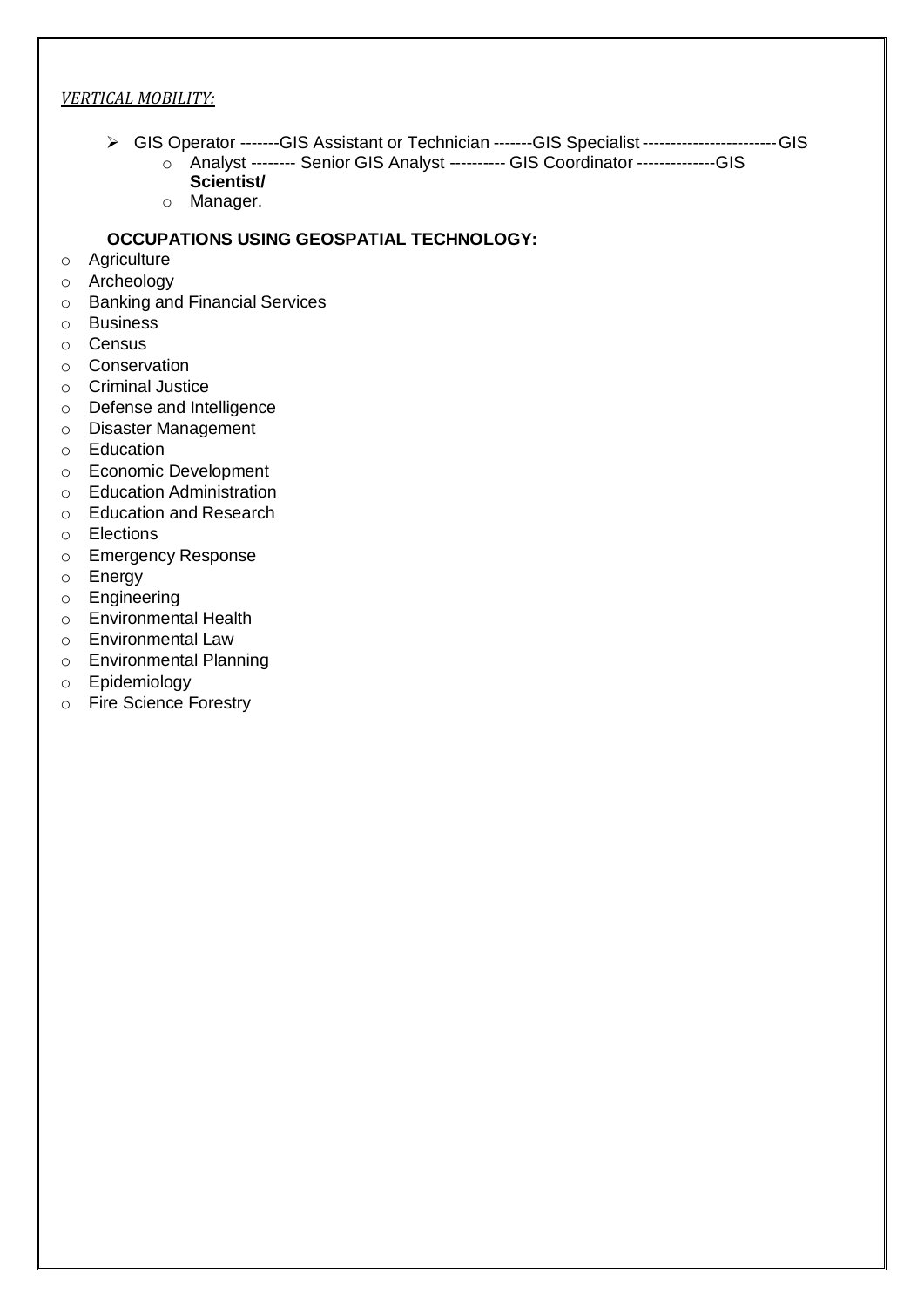## **GEOSPATIAL TECHNOLOGY (SUB. CODE-818) CLASS – XI**

### **Total Marks: 100 (Theory-60 + Practical-40)**

|          | <b>UNITS</b>                                                                                                   | <b>NO. OF HOURS</b><br>for Theory and<br><b>Practical</b> | <b>MAX. MARKS</b><br>for Theory<br>and Practical |
|----------|----------------------------------------------------------------------------------------------------------------|-----------------------------------------------------------|--------------------------------------------------|
|          | <b>Employability Skills</b>                                                                                    |                                                           |                                                  |
|          | Unit 1: Communication Skills-III                                                                               | 13                                                        | $\overline{2}$                                   |
|          | Unit 2: Self-Management Skills-III                                                                             | 07                                                        | $\overline{2}$                                   |
| Part A   | Unit 3 : ICT Skills-III                                                                                        | 13                                                        | $\overline{2}$                                   |
|          | Unit 4 : Entrepreneurial Skills-III                                                                            | 10                                                        | $\overline{2}$                                   |
|          | Unit 5 : Green Skills-III                                                                                      | 07                                                        | $\overline{2}$                                   |
|          | <b>Total</b>                                                                                                   | 50                                                        | 10                                               |
|          | <b>Subject Specific Skills</b>                                                                                 |                                                           |                                                  |
|          | Unit 1: Geospatial Overview<br>a. Familiarization with GT software<br>b. Familiarization with the Data Sources | 08                                                        | 05                                               |
|          | Unit 2: Maps & Cartography                                                                                     | 20                                                        | 10                                               |
| <u>ന</u> | Unit 3: Remote Sensing                                                                                         | 30                                                        | 15                                               |
| Part     | Unit 4: Geographic Information System (GIS)                                                                    | 30                                                        | 15                                               |
|          | Unit 5: Global round Positioning System (GPS)                                                                  | 15                                                        | 05                                               |
|          | <b>Total</b>                                                                                                   | 103                                                       | 50                                               |
|          | <b>Practical Work</b>                                                                                          |                                                           |                                                  |
|          | Project                                                                                                        |                                                           | 10                                               |
|          | Viva                                                                                                           |                                                           | 05                                               |
| Part C   | <b>Practical File</b>                                                                                          | 107                                                       | 10                                               |
|          | Demonstration of skill competency via Lab<br><b>Activities</b>                                                 |                                                           | 15                                               |
|          | <b>Total</b>                                                                                                   | 107                                                       | 40                                               |
|          | <b>GRAND</b><br><b>TOTAL</b>                                                                                   | 260                                                       | 100                                              |

**NOTE: Detailed Curriculum/ Topics to be covered under Part A: Employability Skills can be downloaded from CBSE website**.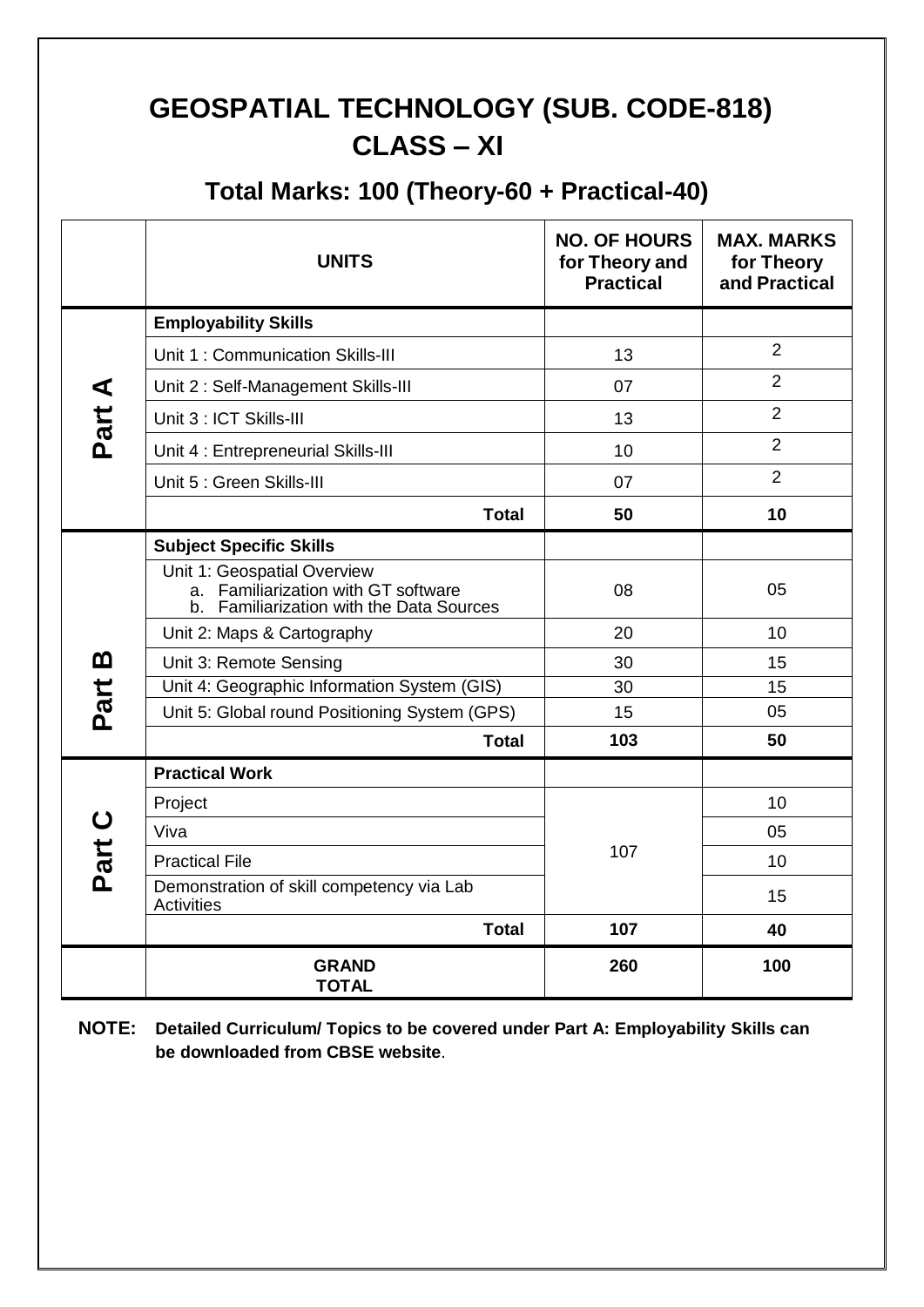## **GEOSPATIAL TECHNOLOGY (SUB. CODE-818) CLASS – XII**

### **Total Marks: 100 (Theory-60 + Practical-40)**

|                     | <b>UNITS</b>                                               | <b>NO. OF HOURS</b><br>for Theory and<br><b>Practical</b><br>260 | <b>MAX. MARKS</b><br>for Theory and<br><b>Practical</b><br>100 |
|---------------------|------------------------------------------------------------|------------------------------------------------------------------|----------------------------------------------------------------|
|                     | <b>Employability Skills</b>                                |                                                                  |                                                                |
|                     | Unit 1: Communication Skills-IV*                           | 13                                                               |                                                                |
|                     | Unit 2: Self-Management Skills-IV                          | 07                                                               | 3                                                              |
| Part A              | Unit 3 : ICT Skills-IV                                     | 13                                                               | 3                                                              |
|                     | Unit 4 : Entrepreneurial Skills-IV                         | 10                                                               | 4                                                              |
|                     | Unit 5 : Green Skills-IV*                                  | 07                                                               | $\overline{\phantom{a}}$                                       |
|                     | <b>Total</b>                                               | 50                                                               | 10                                                             |
|                     | <b>Subject Specific Skills</b>                             |                                                                  |                                                                |
|                     | Chapter 1: Remote Sensing (RS)                             | 30                                                               | 18                                                             |
| <u>ന</u>            | Chapter 2: Geographic InformationSystem<br>(GIS)           | 30                                                               | 17                                                             |
| Part                | Chapter 3: Global Positioning System(GPS)                  | 20                                                               | 05                                                             |
|                     | Chapter 4: Trends in Geospatial<br>Technology              | 20                                                               | 05                                                             |
|                     | <b>Chapter 5: Applications of Geospatial</b><br>Technology | 20                                                               | 05                                                             |
|                     | <b>Total</b>                                               | 120                                                              | 50                                                             |
|                     | <b>Practical Work</b>                                      |                                                                  |                                                                |
| $\mathbf C$<br>Part | Project<br>Viva                                            |                                                                  | 10<br>05                                                       |
|                     | <b>Practical File</b>                                      | 90                                                               | 10                                                             |
|                     | Demonstration of skill competency                          |                                                                  |                                                                |
|                     | via Lab Activities                                         |                                                                  | 15                                                             |
|                     | <b>Total</b>                                               | 90                                                               | 40                                                             |
|                     | <b>GRAND TOTAL</b>                                         | 260                                                              | 100                                                            |

**Note: \* marked units are to be assessed through Internal Assessment/ Student Activities. They are not to be assessed in Theory Exams**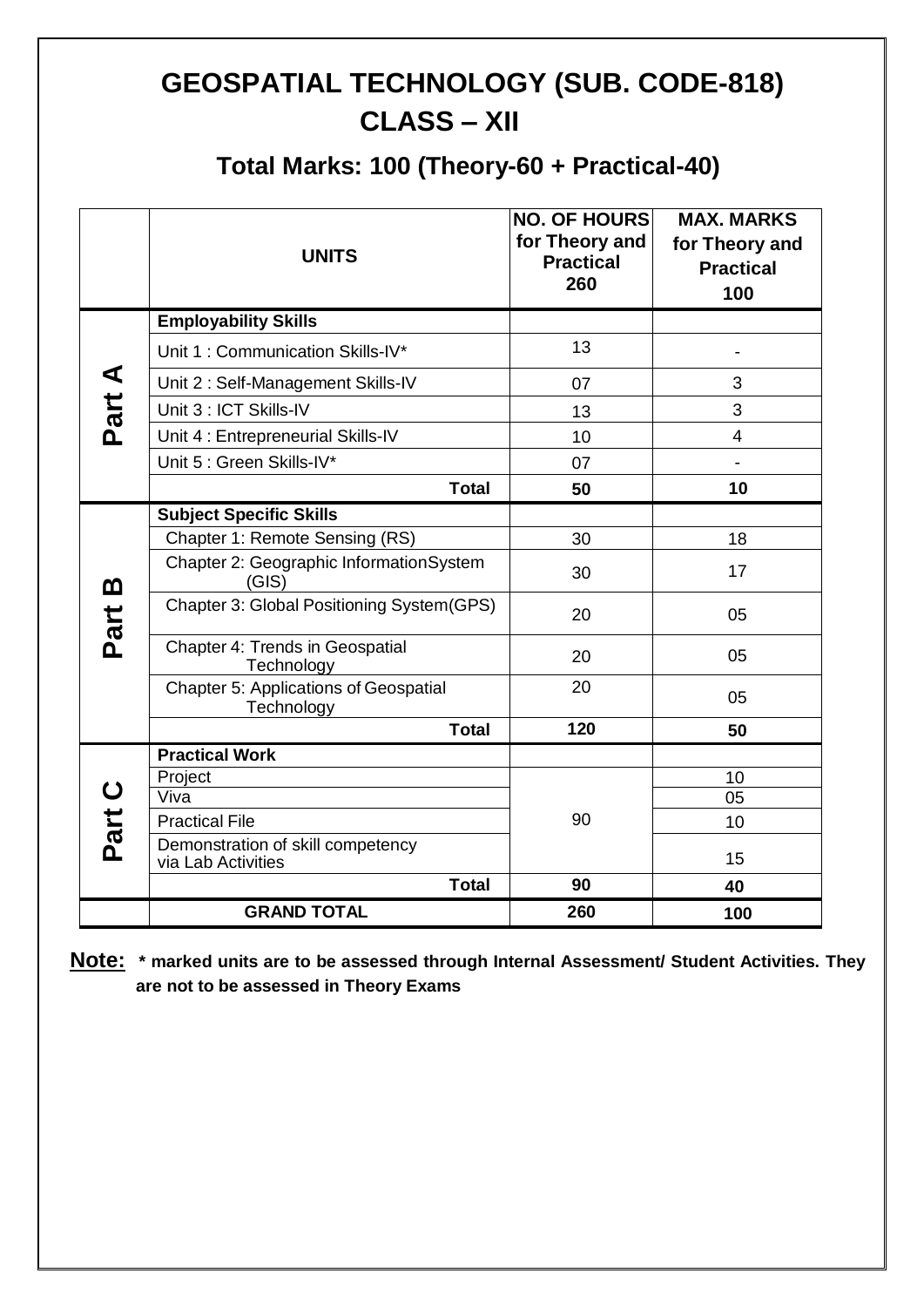#### **DETAILED CURRICULUM/ TOPICS:**

#### **Part-A: EMPLOYABILITY SKILLS**

| <b>S. No.</b> | <b>Units</b>                                                  | <b>Duration in</b><br><b>Hours</b> |
|---------------|---------------------------------------------------------------|------------------------------------|
|               | Unit 1: Communication Skills-IV*                              | 13                                 |
| 2.            | Unit 2: Self-management Skills-IV                             | 07                                 |
| 3.            | Unit 3: Information and Communication Technology<br>Skills-IV | 13                                 |
| 4.            | Unit 4: Entrepreneurial Skills-IV                             | 10                                 |
| 5.            | Unit 5: Green Skills-IV*                                      | 07                                 |
|               | <b>TOTAL DURATION</b>                                         | 50                                 |

#### **Note: \* marked units are to be assessed through Internal Assessment/ Student Activities. They are not to be assessed in Theory Exams**

 **Detailed Curriculum/ Topics to be covered under Part A: Employability Skills can be downloaded from CBSE website**.

#### **Part-B – SUBJECT SPECIFIC SKILLS**

| <b>S. No.</b> | Units                                                   | <b>Duration in</b><br><b>Hours</b> |
|---------------|---------------------------------------------------------|------------------------------------|
|               | Chapter 1: Remote Sensing (RS)                          | 30                                 |
| 2.            | Chapter 2: Geographic Information System (GIS)          | 30                                 |
| 3.            | Chapter 3: Global Positioning System (GPS)              | 20                                 |
| 4.            | Chapter 4: Trends in Geospatial Technology              | 20                                 |
| 5.            | <b>Chapter 5: Applications of Geospatial Technology</b> | 20                                 |
|               | <b>TOTAL DURATION</b>                                   | 120                                |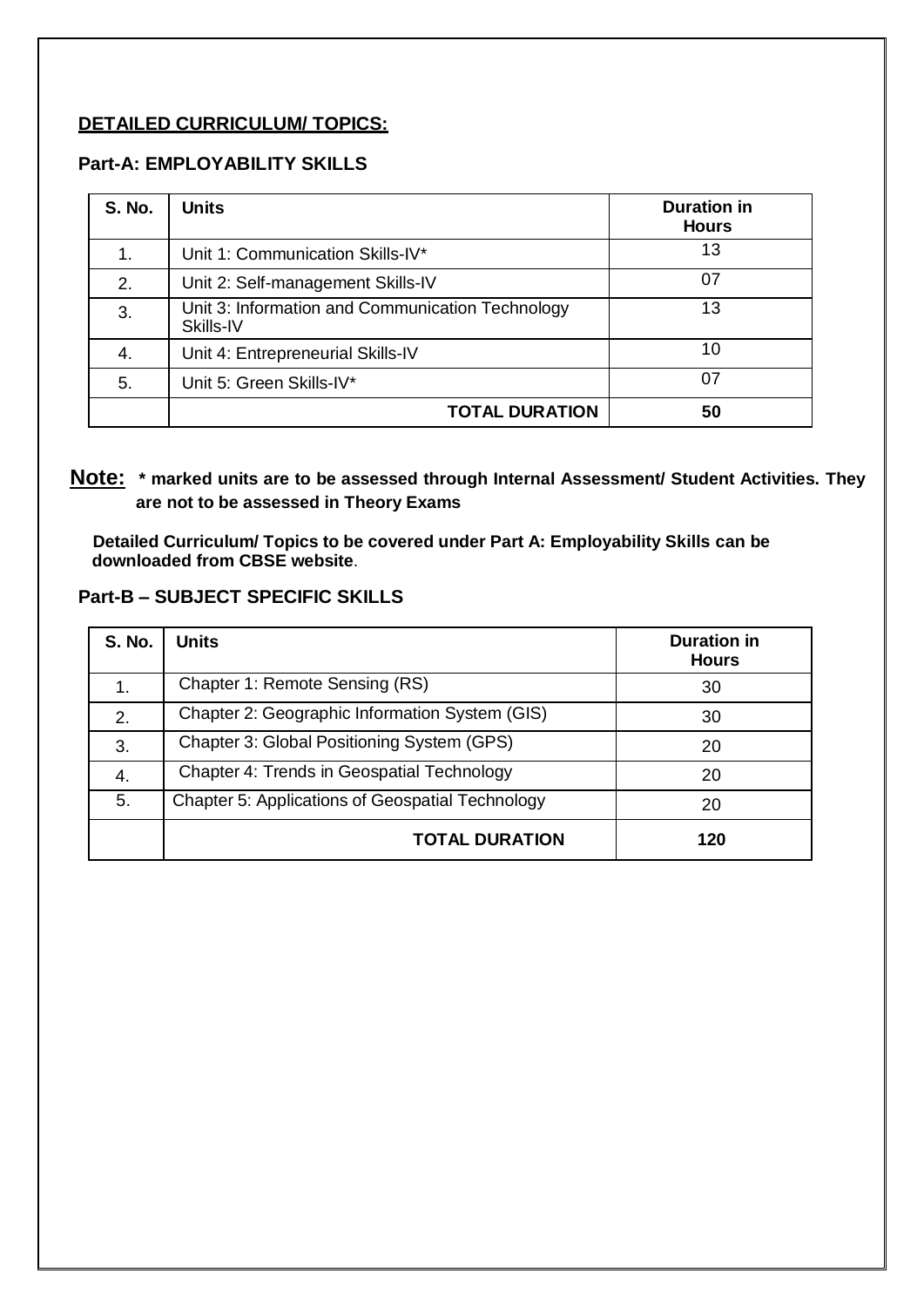| <b>UNIT</b>                               | <b>SUB-UNIT</b>                                                                                                                         | SESSION/ACTIVITY                                                                                                                                                           |
|-------------------------------------------|-----------------------------------------------------------------------------------------------------------------------------------------|----------------------------------------------------------------------------------------------------------------------------------------------------------------------------|
| 1. Remote Sensing (RS)                    | 1.1. Introduction                                                                                                                       | Introduction<br>$\bullet$<br><b>Electromagnetic Spectrum</b><br><b>Stages in Remote Sensing</b><br>Wien's Displacement law<br>Various Interaction Responses of<br>Sun rays |
|                                           | 1.2. Spectral Reflectance<br>Signature                                                                                                  | Soil<br>$\bullet$<br>Vegetation<br>Water<br>Rock<br>5. Resolution and its types                                                                                            |
|                                           | 1.3. Digital Image<br>Processing                                                                                                        | Image restoration<br>$\bullet$<br>Statistical analysis<br>Image enhancement<br>Image classification<br><b>Band Rationing</b><br><b>NDVI</b><br>PVI                         |
|                                           | 1.4. Visual Interpretation of<br><b>Satellite Data</b>                                                                                  | Tone<br>Shape<br><b>Size</b><br>Pattern<br><b>Texture</b><br>Shadow<br>Association                                                                                         |
|                                           | 1.5. Aerial Photo and its<br>Interpretation                                                                                             |                                                                                                                                                                            |
|                                           | 1.6. Advanced Remote<br><b>Sensing Technologies</b>                                                                                     | <b>Hyper Spectral Imagery</b><br>$\bullet$<br><b>Thermal Remote Sensing</b><br>Microwave Remote Sensing                                                                    |
|                                           | 1.7. Advantages and Benefits<br>of RS                                                                                                   |                                                                                                                                                                            |
| 2. Geographic Information<br>System (GIS) | Introduction<br>2.1.<br>2.2. GIS Data Element and<br>Data Structure                                                                     | Spatial and Non-Spatial data<br>$\bullet$<br><b>GIS functions</b><br>$\bullet$<br>Data Structure                                                                           |
|                                           | 2.3. Fundamentals of<br>Database concepts<br>*Note -- To be assessed in practical only. No question shall be asked from this portion in | Spatial data input<br>Attribute data input<br>Linking of both the data set                                                                                                 |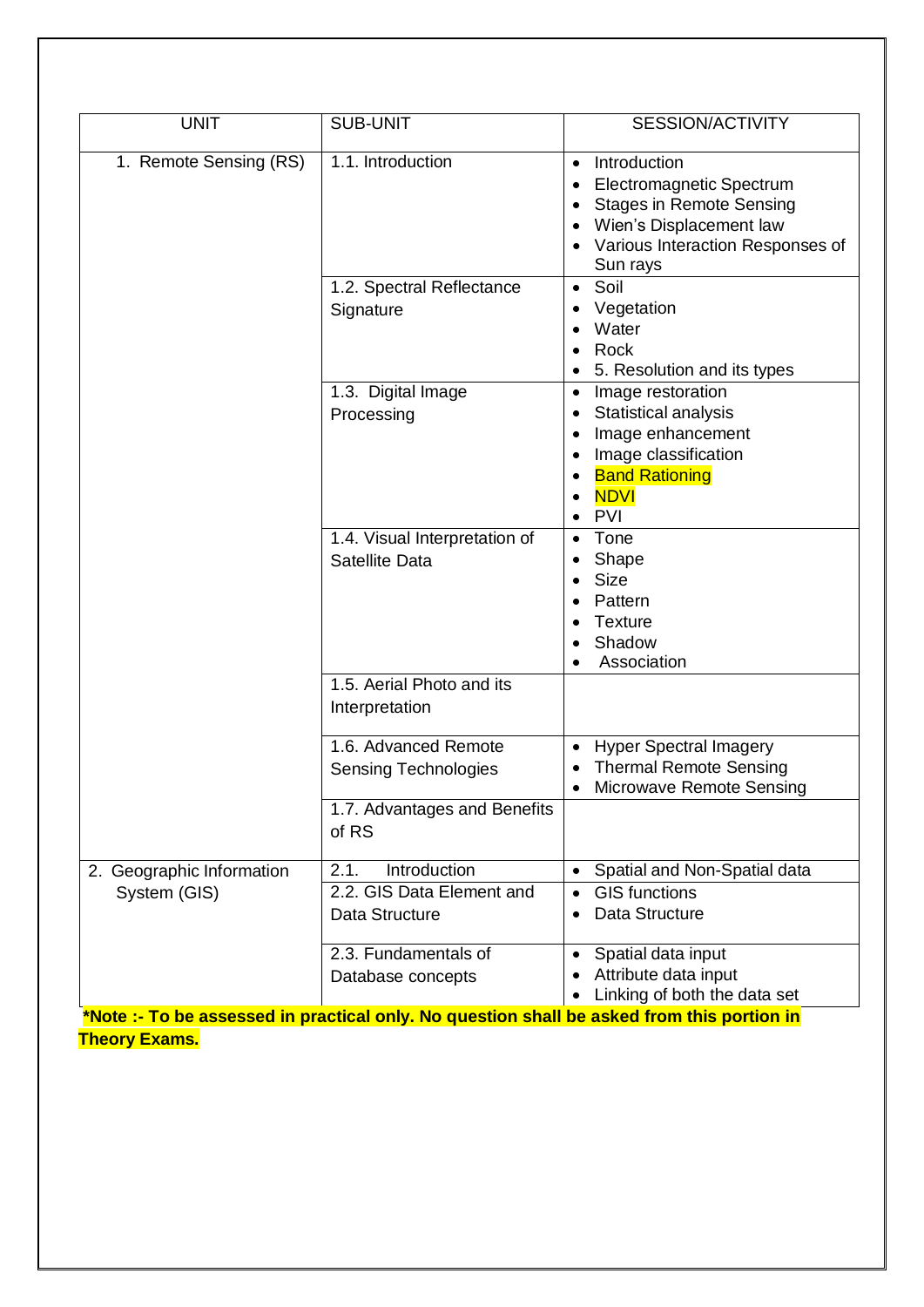| <b>UNIT</b>           | <b>SUB-UNIT</b>                          | <b>SESSION/ACTIVITY</b>                       |
|-----------------------|------------------------------------------|-----------------------------------------------|
|                       | 2.4. Data Input to GIS<br>System         | Digitization<br>$\bullet$<br>Data transfer    |
|                       |                                          | Key board entry                               |
|                       | 2.5. GIS Data Editing                    | Topology building<br>$\bullet$                |
|                       |                                          | Topological errors                            |
|                       |                                          | <b>Location errors</b>                        |
|                       | 2.6. Attribute Data linking              | Edge matching                                 |
|                       |                                          |                                               |
|                       | 2.7. Spatial and Non-Spatial             | Query-Boolean algebra<br>$\bullet$            |
|                       | data analysis                            | <b>Dissolve</b><br>$\bullet$                  |
|                       |                                          | Overlay<br>Merge<br>$\bullet$                 |
|                       |                                          | <b>Buffer analysis</b>                        |
|                       |                                          | <b>TIN</b><br>$\bullet$                       |
|                       | 2.8. Map Projection and                  | Projections<br>$\bullet$                      |
|                       | Coordinate System                        | Coordinate systems                            |
|                       |                                          | <b>UTM</b><br>Datum                           |
|                       |                                          | WGS84                                         |
|                       | 2.9. Digital Cartography                 |                                               |
|                       | 2.10. Advantages and                     |                                               |
|                       | <b>Benefits of GIS</b>                   |                                               |
| 3. Global Positioning | 3.1.<br>Introduction                     | Introduction and History<br>$\bullet$         |
| System (GPS)          |                                          | Segments of GPS                               |
|                       |                                          | dilatation                                    |
|                       | 3.2. GPS Accuracy and                    | Errors<br>$\bullet$<br>Clock offset           |
|                       | Accuracy factors                         |                                               |
|                       | 3.3. Types of GPS                        | <b>DGPS</b><br>$\bullet$                      |
|                       |                                          | Recreational                                  |
|                       |                                          | Mapping                                       |
|                       |                                          | Survey                                        |
|                       | 3.4. List of Global Navigation<br>System | Navistar<br>$\bullet$<br>Glonass<br>$\bullet$ |
|                       |                                          | Galileo                                       |
|                       | 3.5. GPS today & Limitations<br>of GPS   |                                               |
|                       | 3.6. Uses of GPS Technology              | In Survey and Mapping<br>$\bullet$            |
|                       |                                          | In Height and location                        |
|                       |                                          | In Vehicle tracking                           |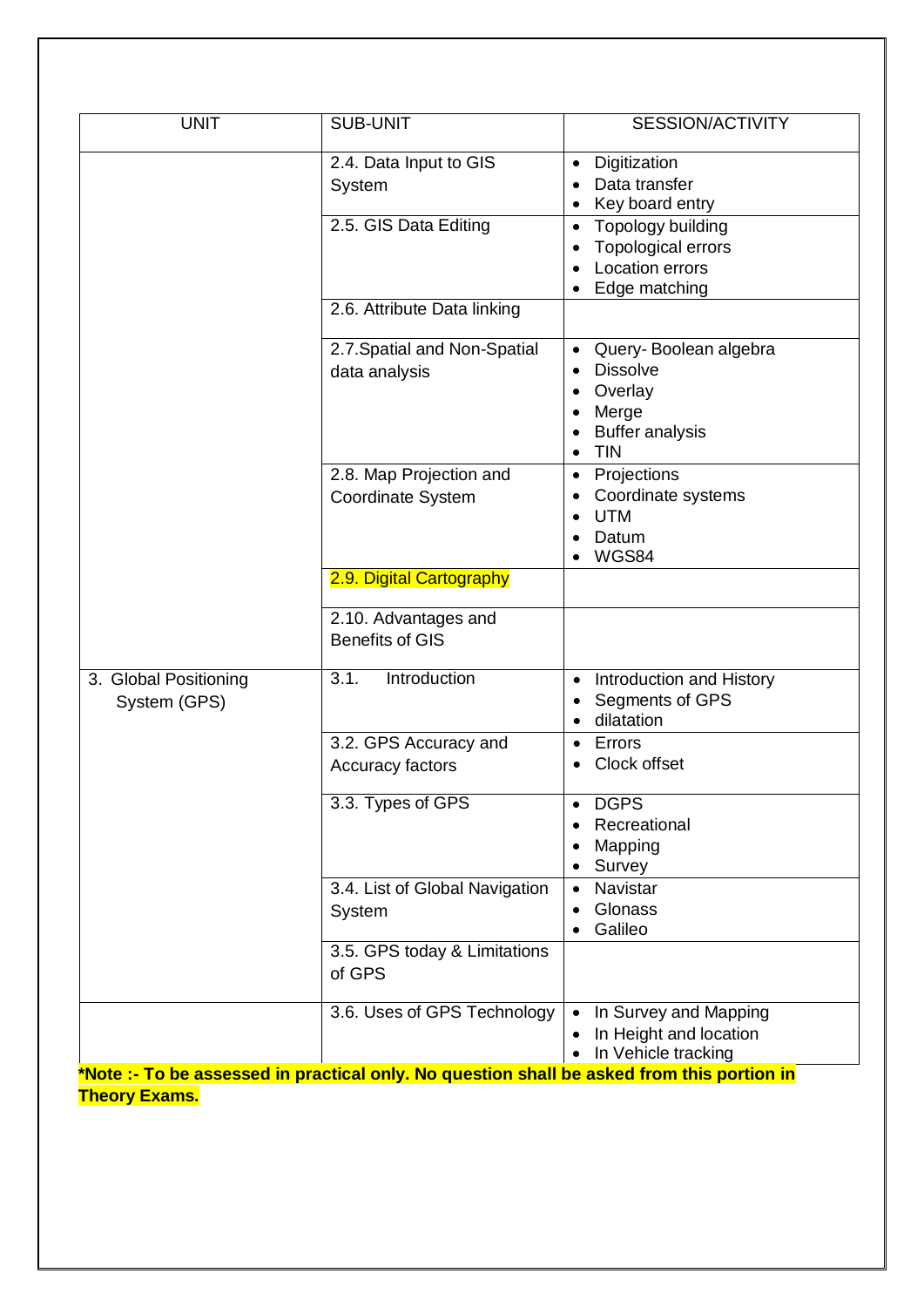| <b>UNIT</b>                                        | <b>SUB-UNIT</b>                                 | <b>SESSION/ACTIVITY</b>                   |
|----------------------------------------------------|-------------------------------------------------|-------------------------------------------|
| 4. Trends in Geospatial                            | Introduction<br>4.1.                            |                                           |
| Technology                                         | 4.2. Remote Sensing Trends                      | <b>Trends in Technology</b><br>$\bullet$  |
|                                                    | and Technology                                  | <b>Trends in Application</b><br>$\bullet$ |
|                                                    | 4.3. GIS Trends and                             | Web based GIS<br>$\bullet$                |
|                                                    | Technology                                      | <b>Enterprise GIS</b>                     |
|                                                    |                                                 | Mobile GIS<br>$\bullet$                   |
|                                                    |                                                 | 3D visualization                          |
|                                                    |                                                 | Open GIS<br>$\bullet$                     |
|                                                    | 4.4. GPS Trends and                             | Stone age<br>$\bullet$                    |
|                                                    | Technology                                      | Star age<br>Radio age                     |
|                                                    |                                                 | Satellite age                             |
|                                                    |                                                 | <b>Latest Development</b>                 |
| 5. Applications of<br><b>Geospatial Technology</b> | 5.1. Introduction                               |                                           |
|                                                    | 5.2. Watershed Studies                          |                                           |
|                                                    | 5.3. Flood Studies                              |                                           |
|                                                    | 5.4. Health Issues                              |                                           |
|                                                    | 5.5. Utility Studies                            |                                           |
|                                                    | 5.6. Security and Defense<br><b>Studies</b>     |                                           |
|                                                    | 5.7. Urban and Infrastructure<br><b>Studies</b> |                                           |
|                                                    | 5.8. Disaster Relief<br>Management              |                                           |
|                                                    |                                                 |                                           |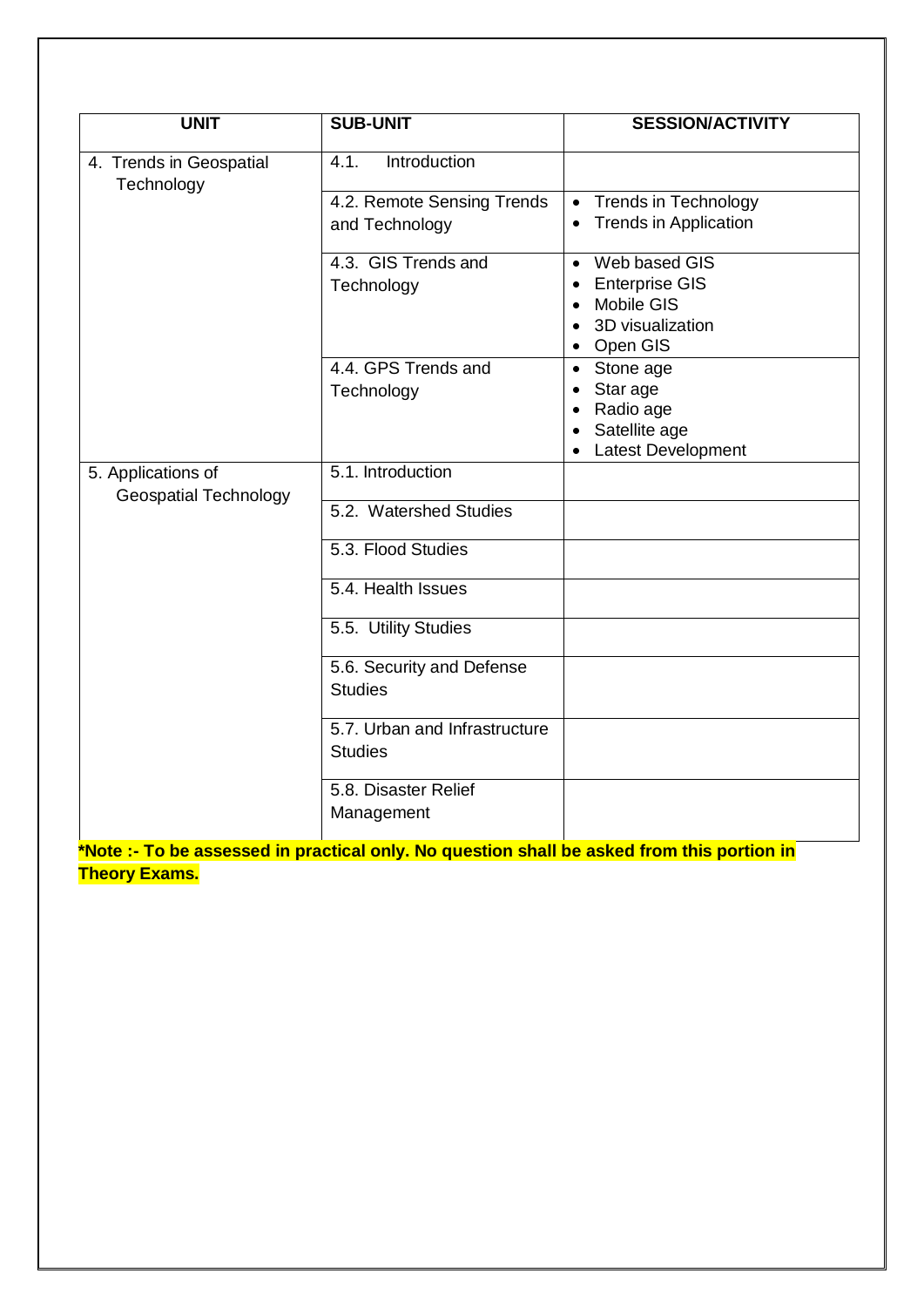| <b>UNIT</b>                 | <b>SUB-UNIT</b>                              | <b>SESSION/ACTIVITY</b> |
|-----------------------------|----------------------------------------------|-------------------------|
|                             |                                              |                         |
| 1. Projection of data       | 1.1 Dereferencing.                           |                         |
|                             | 1.2 Coordinating System and                  |                         |
|                             | components.                                  |                         |
|                             | 1.3 Image to map                             |                         |
|                             | registration.                                |                         |
|                             | 1.4 Image to image                           |                         |
|                             | registration.                                |                         |
| 2. Digitization             | 2.1. Building Topology                       |                         |
|                             |                                              |                         |
| 3. Digital image            | 3.1 Image enhancement.                       |                         |
| Processing                  | 3.2 Unsupervised                             |                         |
|                             | classification.                              |                         |
|                             | 3.3 Supervised classification.               |                         |
|                             |                                              |                         |
|                             |                                              |                         |
| 4. Geospatial data creation | 4.1. Querying (Location                      |                         |
| and editing                 | parameters, graphics etc.).                  |                         |
|                             | 4.2. Projection data.                        |                         |
|                             | 4.3. Building geo database.                  |                         |
| 5. Spatial Analysis and     | 5.1. Overlay analysis                        |                         |
| <b>Thematic Mapping</b>     | 5.2. Reprocessing of data                    |                         |
|                             | intersection, union dissolve,                |                         |
|                             | merge, clip.                                 |                         |
|                             | 5.3. Functional attribute and<br>expression. |                         |
|                             | 5.4. Statistics and Report<br>generation.    |                         |
|                             |                                              |                         |
|                             |                                              |                         |
|                             |                                              |                         |